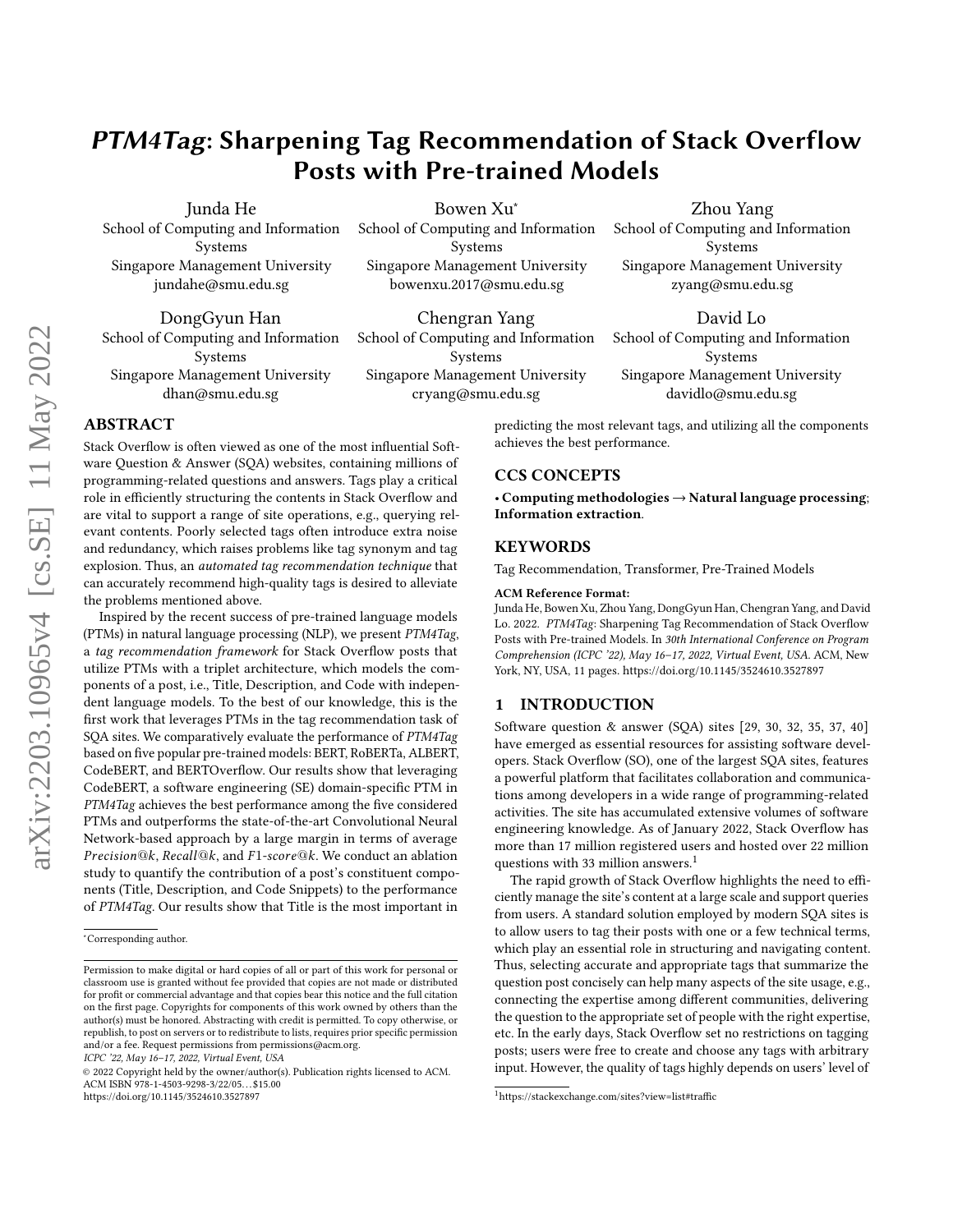ICPC '22, May 16-17, 2022, Virtual Event, USA Junda He, Bowen Xu, Zhou Yang, DongGyun Han, Chengran Yang, and David Lo

expertise, English skills, writing styles and so on, making the tags selected by different users likely to be inconsistent, which triggers the tag synonym $^2$  $^2$  and tag explosion [\[1\]](#page-10-7) problems. Such problems emphasize the desirability of a tag recommendation technique that learns to automatically predict tags for an unseen post based on a large volume of historical posts.

The task of tagging posts can be characterized as a multi-label classification problem, where the goal is to select the most relevant subset of tags from a large group of tags. Tagging SO posts is considered challenging for several reasons. As the levels of expertise vary by person, allowing users to tag their posts introduces much noise and makes the tag set rather sparse. The posts in Stack Overflow cover an extensive range of topics (e.g., over 10 thousand available tags), making it challenging to build one model to accurately capture the semantics of the post and establish connections between the posts and the related tags.

There is a growing body of literature that focuses on the tag recommendation task of SO posts. Recently, Xu et al. [\[37\]](#page-10-5) have proposed Post2Vec, a deep learning-based approach that has been applied to the tag recommendation task and has been shown to achieve state-of-the-art performance over a number of deep-learning-based baselines [\[40\]](#page-10-6). Xu et al. adopted Convolutional Neural Networks (CNNs) [\[22\]](#page-10-8) as the feature extractors in Post2Vec. In this work, we focus on further improving the tag recommendation performance by leveraging the transformer-based pre-trained models (PTMs), which enhanced CNN with the self-attention mechanism and pre-trained knowledge.

The transformer-based PTMs such as BERT [\[5\]](#page-10-9) and RoBERTa [\[16\]](#page-10-10) have established great progress in the field of Natural Language Processing (NLP) and achieved phenomenal performance in several downstream tasks, i.e., Question Answering [\[20\]](#page-10-11), Text Classification [\[10\]](#page-10-12). Inspired by the success of PTMs in the NLP domain, there is increased interest in adapting pre-training models to the field of software engineering (SE) [\[6,](#page-10-13) [26,](#page-10-14) [28\]](#page-10-15). Such PTMs have been very effective in multi-class or pair-wise text classification tasks such as sentiment analysis [\[39\]](#page-10-16), API review [\[38\]](#page-10-17). However, not much SE literature has investigated the performance of PTMs in handling a multi-label classification problem with hundreds or thousands of labels. This motivated us to explore whether BERT-based PTMs could outperform the state-of-the-art SO tag recommendation approach [\[37\]](#page-10-5).

Furthermore, several studies have shown that domain-specific PTMs can perform significantly better than language models that are pre-trained on the general domain text in modeling the target domain [\[2,](#page-10-18) [8,](#page-10-19) [13,](#page-10-20) [19\]](#page-10-21). Generally speaking, text in different domains usually obeys a different word distribution, and general-purpose PTMs may fail to capture the correct semantics of technical jargon. To give an example in the SE domain, the word "Cookies" would refer to a small chunk of data stored in the user end by the web browser to support easy access to websites, and it does not refer to the "baked biscuit." However, a high-quality, large-scale corpus of a specialized domain usually is extremely difficult to obtain. General-purpose language models like BERT [\[5\]](#page-10-9) are usually trained on a vast amount of data which is usually significantly larger than domain-specific data. Considering that each kind of model has its

potential strengths and weaknesses, it motivates us to explore the impact and limitations of adopting different PTMs.

In this work, we propose PTM4Tag, a framework that trains a BERT-based multi-label classifier to recommend tags for SO posts. To examine the effectiveness and contain a better understanding of PTM4Tag, we are interested in answering the following research questions:

RQ1: Out of the five variants of PTM4Tag with different PTMs, which gives the best performance? Considering that each model has its potential strengths and weaknesses, it motivates us to study the impact of adopting different PTMs in PTM4Tag. Hence, we investigate this research question by implementing PTM4Tag with different BERT-based models. Namely, we compare the results of domain-specific PTMs: CodeBERT [\[6\]](#page-10-13) and BERTOverflow [\[26\]](#page-10-14) with general domain PTMs: BERT [\[5\]](#page-10-9), RoBERTa [\[16\]](#page-10-10), and ALBERT [\[12\]](#page-10-22).

RQ2: How is the performance of PTM4Tag compared to the state-of-the-art approach in Stack Overflow tag recommendation? In this research question, we examine the effectiveness and performance of PTM4Tag by comparing it with the CNN-based state-of-the-art baseline for the tag recommendation task of Stack Overflow, i.e., Post2Vec [\[37\]](#page-10-5).

RQ3: Which component of post benefits PTM4Tag the most? PTM4Tag is implemented with a triplet architecture, which encodes the three components of a SO post, i.e., Title, Description, and Code with different Transformer-based PTMS. Considering that each component may carry a different level of importance for the tag recommendation task, it inspires us to explore the contribution of each component by conducting an ablation study.

The contributions of the paper are as follows:

- (1) To the best of our knowledge, our work is the first to leverage BERT-based pre-trained language models for tag recommendation of SQA sites. We explore the effectiveness of different PTMs by training five variants of PTM4Tag and compared their performance by categorizing them into two groups, generic and domain-specific. Based on our findings, we advocate SE researchers considering CodeBERT as their first attempt or baseline approach for SQA-related tasks.
- (2) Our experiment results demonstrate that PTM4Tag with Code-BERT outperforms the state-of-the-art CNN-based approach by a large margin but PTM4Tag with ALBERT and BERTOverflow perform worse than the state-of-the-art approach. Thus, we conclude that leveraging PTM can help to achieve more promising results than the existing approach, but PTM within PTM4Tag needs to be rationally selected.
- (3) The results of our ablation study show that Title is the most significant component for tag recommendation of SO. Still, considering all components of a post would yield the best performance of PTM4Tag.

The paper is structured as follows: Section [2](#page-2-0) introduces the background knowledge of the tag recommendation task of SO, the state-of-the-art baseline approach and five popular PTMs that are investigated in our study. Section [3](#page-3-0) describes our proposed approach in detail, and then Section [4](#page-4-0) specifies the experimental settings. Sections [5](#page-6-0) presents the experimental results with analysis. In Section [6,](#page-8-0) we conducted a qualitative analysis, discussed the

<span id="page-1-0"></span><sup>2</sup><https://stackoverflow.com/tags/synonyms>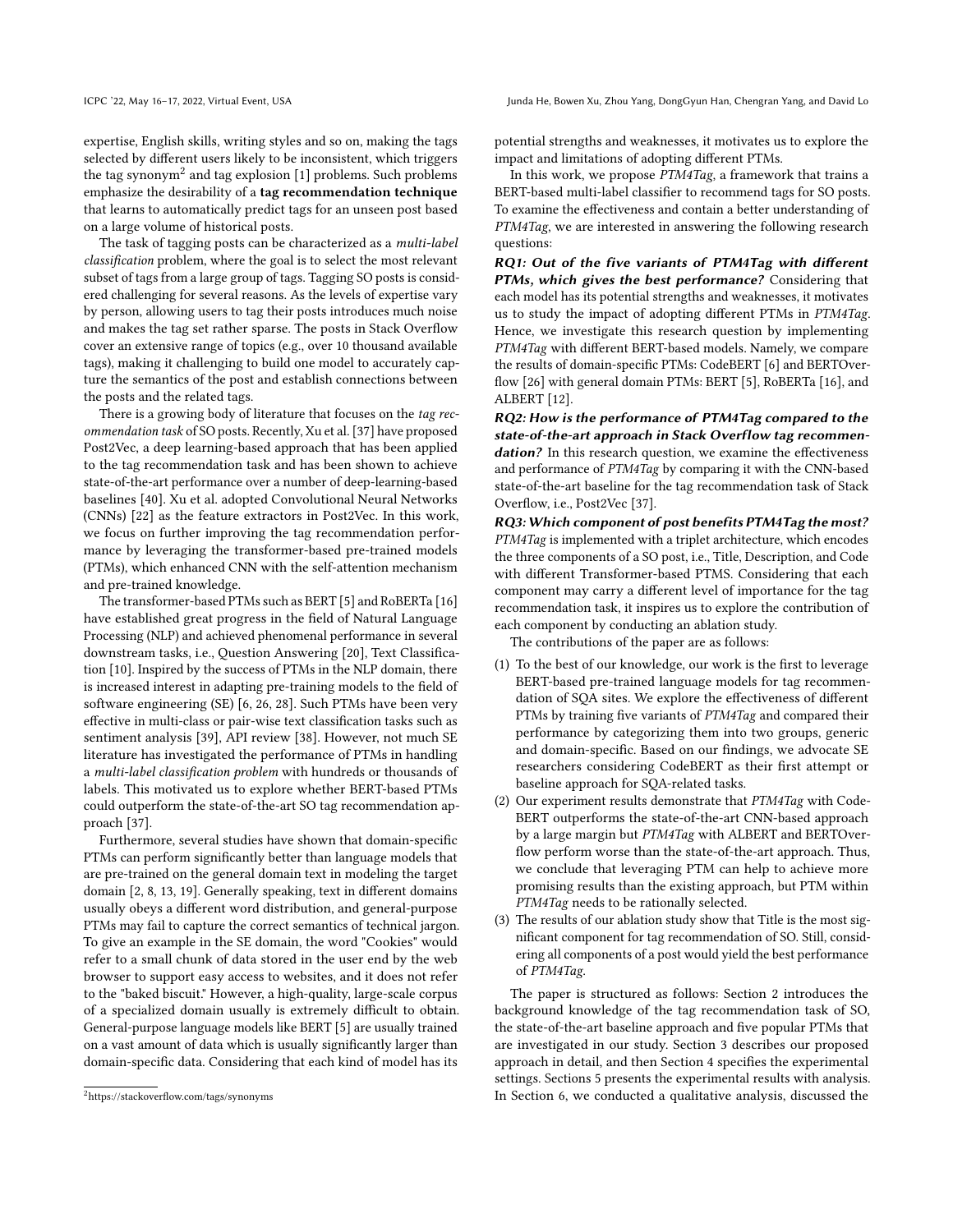threats to validity as well as summarized the lessons we learned from our experiment results. Section [7](#page-9-0) reviews the literature on PTMs applied in SE, and the SQA-oriented tag recommendation approaches. Finally, in Section [8](#page-9-1) we conclude our work and mention the future work.

# <span id="page-2-0"></span>2 BACKGROUND

In this section, we first formalize the task of recommending tags for SO post as a multi-label classification problem. Then, we describe Post2Vec [\[37\]](#page-10-5), the current state-of-the-art tag recommendation approach. In the end, we briefly introduce the five pre-trained language models that are investigated in this paper.

### 2.1 Tag Recommendation Problem

Considering a SO post can be labeled by one or multiple tags, we regard the task of recommending tags for SO post as a multi-label classification problem. We assume to have a corpus of SO posts (denoted by  $X$ ) and a collection of tags (denoted by  $Y$ ). Formally speaking, given a SO post  $x \in X$ , the tag recommendation task aims to acquire a function  $f$  that maps  $x$  to a subset of tags  $y =$  ${y_1, y_2, ..., y_l} \subset \mathcal{Y}$  that are most relevant to the post x. We denote the total number of training examples as  $N$ , the total number of available tags $^3$  $^3$  as  $L$  and the number of tags of a training data as  $l,$ such that  $L = |\mathcal{Y}|$  and  $l = |y|$ . Noted that a SO post can be labeled with at most five tags, so  $l$  must be no larger than 5.

#### <span id="page-2-4"></span>2.2 The State-of-the-art Approach

Xu et al. proposed Post2Vec [\[37\]](#page-10-5), a deep learning-based tag recommendation approach for SO posts, and achieved the current state-of-the-art performance. Xu et al. trained several variants of Post2Vec to examine the architecture design from multiple aspects. In this paper, we select their best-performing model as our baseline model. More specifically, it leveraged CNN as the feature extractors of the post and divided the content of a post into three components, i.e., Title, Description, and Code. Each component of a post has its own component-specific vocabulary and is modeled separately with a different neural network. A major drawback of Post2Vec is that their underlying neural assigns equal contribution to the input tokens. We have addressed this limitation by leveraging the Transformer-based PTMs, which enhanced the architecture with a self-attention mechanism and pre-trained knowledge obtained from other datasets. Additionally, the importance of each component remains unknown in the experiments of Post2Vec. We have further conducted an ablation study to investigate the contribution of each component to the task.

#### 2.3 Pre-trained Language Models

Recent trends in the NLP domain have led to the rapid development of transfer learning. Especially, substantial work has shown that pre-trained language models learn practical and generic language representations which could achieve outstanding performance in various downstream tasks simply by fine-tuning, i.e., without training a new model from scratch [\[10,](#page-10-12) [15,](#page-10-23) [20\]](#page-10-11). With proper training

manner, the model can effectively capture the semantics of individual words based on their surrounding context and reflect the meaning of the whole sentence.

In this section, we describe the five popular PTMs investigated in our experiments. We first introduce three large-scale, generalpurpose PTMs. Namely, they are BERT [\[5\]](#page-10-9), RoBERTa [\[16\]](#page-10-10) and ALBERT [\[12\]](#page-10-22). Besides, we also consider two additional pre-trained language models designed for software engineering tasks (i.e., Code-BERT [\[6\]](#page-10-13) and BERTOverflow [\[26\]](#page-10-14)).

**BERT**. BERT [\[5\]](#page-10-9) is based on the Transformer architecture [\[27\]](#page-10-24) and contains the bidirectional attention mechanism. BERT is pretrained on a large corpus of general text data, including the entire English Wikipedia dataset and the BooksCorpus [\[43\]](#page-10-25). It has two pre-training tasks: Masked Language Modeling (MLM) and Next Sentence Prediction (NSP). Given an input sentence where some tokens are masked out, the MLM task predicts the original tokens for those masked tokens. Given a pair of sentences, the NSP task aims to predict whether the second sentence in the pair is the subsequent sentence to the first sentence.

RoBERTa. RoBERTa [\[16\]](#page-10-10) is mainly based on the original architecture of BERT but modifies a few key hyper-parameters. It removes the NSP task and feeds multiple consecutive sentences into the model. RoBERTa is trained with larger batch size and learning rate on a dataset that is an order of magnitude larger than the training data of BERT [\[5,](#page-10-9) [43\]](#page-10-25).

ALBERT. ALBERT [\[12\]](#page-10-22) is claimed as A Lite BERT. ALBERT involves two parameter reduction techniques: factorized embedding parameterization and cross-layer parameter sharing. Additionally, it replaced the NSP task used by BERT with the Sentence Order Prediction (SOP) task. By doing so, ALBERT can significantly reduce the number of model parameters and facilitate the training process without sacrificing the model performance.

CodeBERT. CodeBERT follows the same architectural design as RoBERTa. However, CodeBERT [\[6\]](#page-10-13) is pre-trained on both natural language (NL) and programming language (PL) data from the CodeSearchNet database provided by [\[9\]](#page-10-26). CodeBERT considers two objectives at the pre-training stage: masked language modeling (MLM) and Replaced Token Detection (RTD). The goal of the RTD task is to identify which tokens are replaced from the given input. CodeBERT uses bimodal data (NL-PL pairs) as input at the pre-training stage. Thus, it understands both forms of data. The CodeBERT model has been proven practical in various SE-related downstream tasks, such as Natural Language Code Search [\[7,](#page-10-27) [42\]](#page-10-28), program repair [\[17\]](#page-10-29), etc [\[6\]](#page-10-13).

BERTOverflow. BERTOverflow is trained by Tabassum et al. [\[26\]](#page-10-14) as a domain-specific PTM on 152 million sentences from Stack Overflow. Notice that BERTOverflow The authors have introduced a software-related named entity recognizer (SoftNER) that combines an attention mechanism with code snippets. The model follows the same design as the BERT model with 110 million parameters.

Recently, Mosel et al. [\[28\]](#page-10-15) have proposed seBERT, which is pre-trained on textual data from Stack Overflow<sup>[4](#page-2-2)</sup>, GitHub<sup>[5](#page-2-3)</sup>, and Jira

<span id="page-2-1"></span><sup>3</sup><https://stackoverflow.com/help/tagging>

<span id="page-2-2"></span><sup>4</sup><https://cloud.google.com/bigquery/>

<span id="page-2-3"></span><sup>5</sup><https://www.gharchive.org/>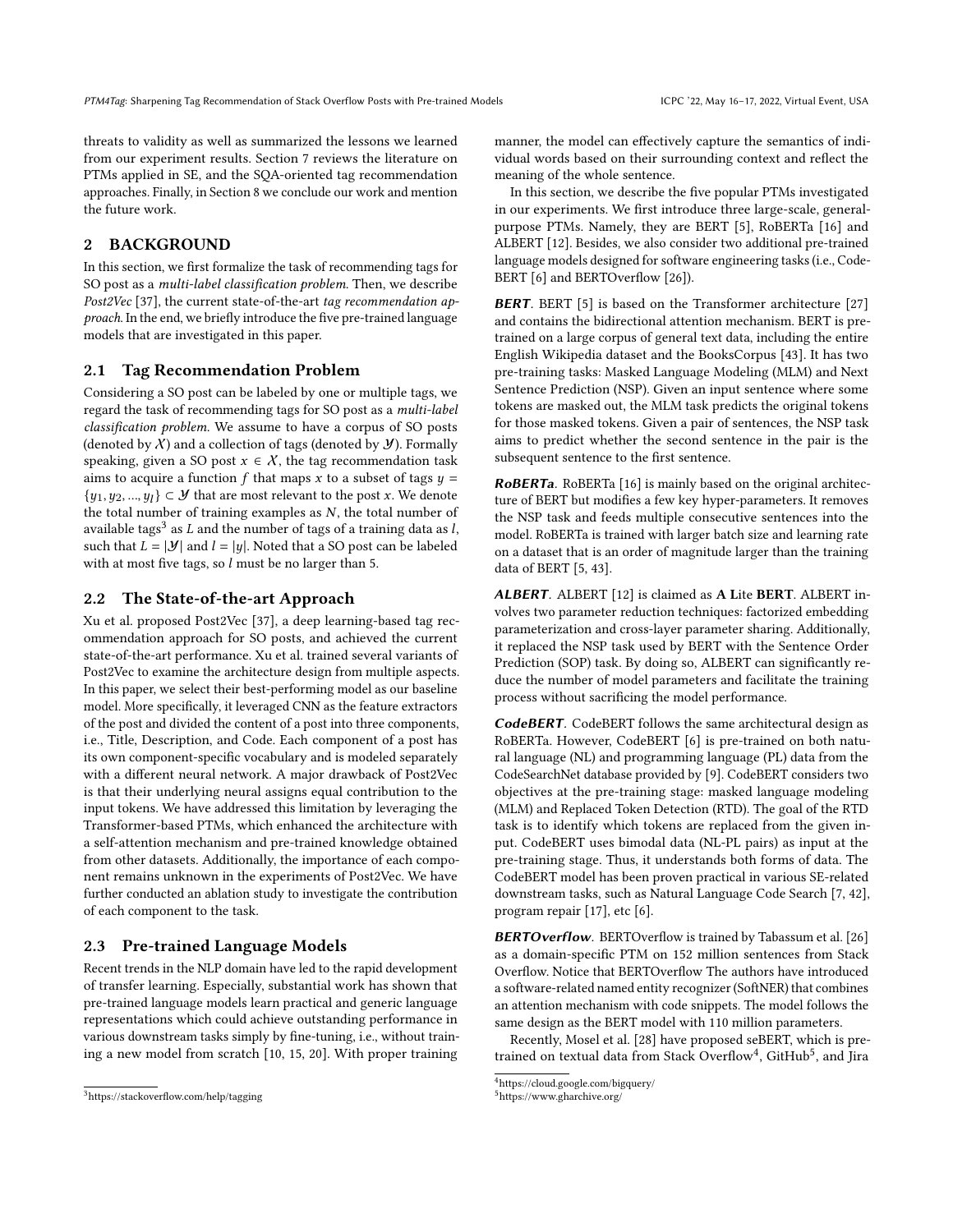<span id="page-3-1"></span>Removing duplicates in lists Title Pretty much I need to write a program to check if a list has any duplicates and if it does it removes them and returns a new list with the items that weren't duplicated/removed. This is what I have but to be honest I do not know what to do. **Description** def remove\_duplicates():  $t = [a', 'b', 'c', 'd']$ <br>
for t in t2: td 1 t.append(t.remove()) Code return t **Body** python algorithm list duplicates intersection **Tags** 

### Figure 1: An example of an SO Post. A post contains a short title that summarizes the main content of this post. The body of a post can include detailed descriptions written in natural languages and code snippets.

Issues [\[18\]](#page-10-30). In contrast to the PTMs as mentioned above, the seBERT model has a larger size and contains more parameters since it is implemented with the  $BERT_{LARGE}$  architecture. Fine-tuning on seBERT requires a much longer training time and more GPU memory consumption. Therefore, we did not consider seBERT in our work due to restraints of limited computational resources.

## <span id="page-3-0"></span>3 METHODOLOGY

This section introduces our proposed tag recommendation framework for SO posts, PTM4Tag in detail. The overall architecture of PTM4Tag with three stages is illustrated in Figure [2,](#page-4-1) which are Pre-processing, Feature Extraction, and Classification respectively. We transform the raw SO data into a desirable format at the pre-processing stage. Each SO post would be decomposed into three components: Title, Description, and Code snippets. Thus, PTM4Tag is implemented with a triplet architecture and leverages three PTMs as encoders to generate representations for each component. At the feature extraction stage, we feed the processed data into the used PTMs and represent each component as a feature vector. The obtained feature vectors are then fed to a fusion layer to construct the representation of the SO post. At the classification stage, the classifier maps the post representation to a tag vector that indicates the probability of each tag.

#### 3.1 Pre-processing

3.1.1 Post Component Extraction. Figure [1](#page-3-1) illustrates a typical SO post that consists of three components: Title, Body and Tags. The Title summarizes the question, and the Body provides more details and contexts to help other users understand the question. The Body of a SO post usually contains two parts: textual description and code snippets, which we refer to them as Description and Code in the following part of the paper.

Some researchers [\[14,](#page-10-31) [32,](#page-10-3) [40\]](#page-10-6) consider the Code in an SO post to be of low quality. The intuition is that users typically write the post to seek help, which means that the code snippets within the post are likely to be written by novices and have low quality. Besides, code snippets in different posts can cover a wide range of programming languages and frameworks, making it challenging to

ICPC '22, May 16-17, 2022, Virtual Event, USA Junda He, Bowen Xu, Zhou Yang, DongGyun Han, Chengran Yang, and David Lo

process them properly. As a result, many previous works [\[14,](#page-10-31) [32,](#page-10-3) [40\]](#page-10-6) have treated the Code as noise and discarded it during the preprocessing stage. However, we observe that the Code in an SO post provides valuable semantic information that can be leveraged to help in recommending tags more accurately. Take a SO post shown in Figure [1](#page-3-1) as an example, one of its tags is 'python', but neither Title nor Description explicitly mentions the post is python-related. If we only look at the title and description sections, it is unclear which programming language this post is asking about. However, by only considering the Code, the grammar of Python can be easily used to infer that the post is likely to relate to the tag 'python'. Motivated by this example, we further divide the Body into Description and Code, where the Description corresponds to the part of Body mainly written in natural languages and Code refers to the code snippets within the Body.

According to the web design of Stack Overflow, the code snippets contained within the Body of a SO post are usually wrapped with HTML tags  $\langle$ -pre> $\langle$ code> $\langle$ lcode> $\langle$ lpre>). Thus, we first use a regular expression formula "<pre><code>( $[\s\S]$ \*?)< $\cdots$ to split the Body of a SO post into sections of natural language and programming language. We then further remove the redundant HTML tags within these sections since these HTML tags are used for formatting and are irrelevant to the content of a post. By the above mean, we extract the Description and Code from each SO post. Following the above procedure, we consider that a post is made up of four constituents: the Title, Description, Code, and Tags. Our proposed PTM4Tag framework takes Title, Description and Code as input and aims to predict the sets of tags that are most relevant to this post (i.e., the Tags).

3.1.2 PTM-Oriented Tokenization. Since the design of PTM4Tag leverages BERT-based PTMs, we rely on the corresponding tokenizer of the underlying pre-trained model to generate token sequences. The BERT-based PTMs usually accept a maximum input sequence length of 512 sub-tokens which also always include two special tokens  $\langle CLS \rangle$  and SEP. The  $\langle CLS \rangle$  token (short for CLaSsification) is the first token of every input sequence, and the corresponding hidden state is then used as the aggregate sequence representation.  $\langle$  SEP  $\rangle$  token (short for **SEP**arator) is inserted at the end of every input sequence. The problem of capturing long text arises since a significant proportion of the training point has exceeded the maximum acceptably input limit of the PTMs. According to our dataset statistics, more than 50% of the posts' descriptions and more than 40% of the posts' code snippets are longer than the given length limit. We tackle the problem using a head-only truncation strategy [\[24\]](#page-10-32), which only considers the initial 510 tokens (excluding the  $\langle CLS \rangle$  and  $\langle SEP \rangle$  tokens) as the input tokens. There are other truncation strategies such as tail-only truncation, head+tail truncation [\[24\]](#page-10-32) and other standard techniques to handle longer text such as compression [\[24\]](#page-10-32), hierarchical method [\[24\]](#page-10-32). However, such approaches are not attempted in our work since there is no clear conclusion on which approach would give the best performance in general, and the performance varies among different situations. We leave the extensive exploration of the effect of such methods for future work.

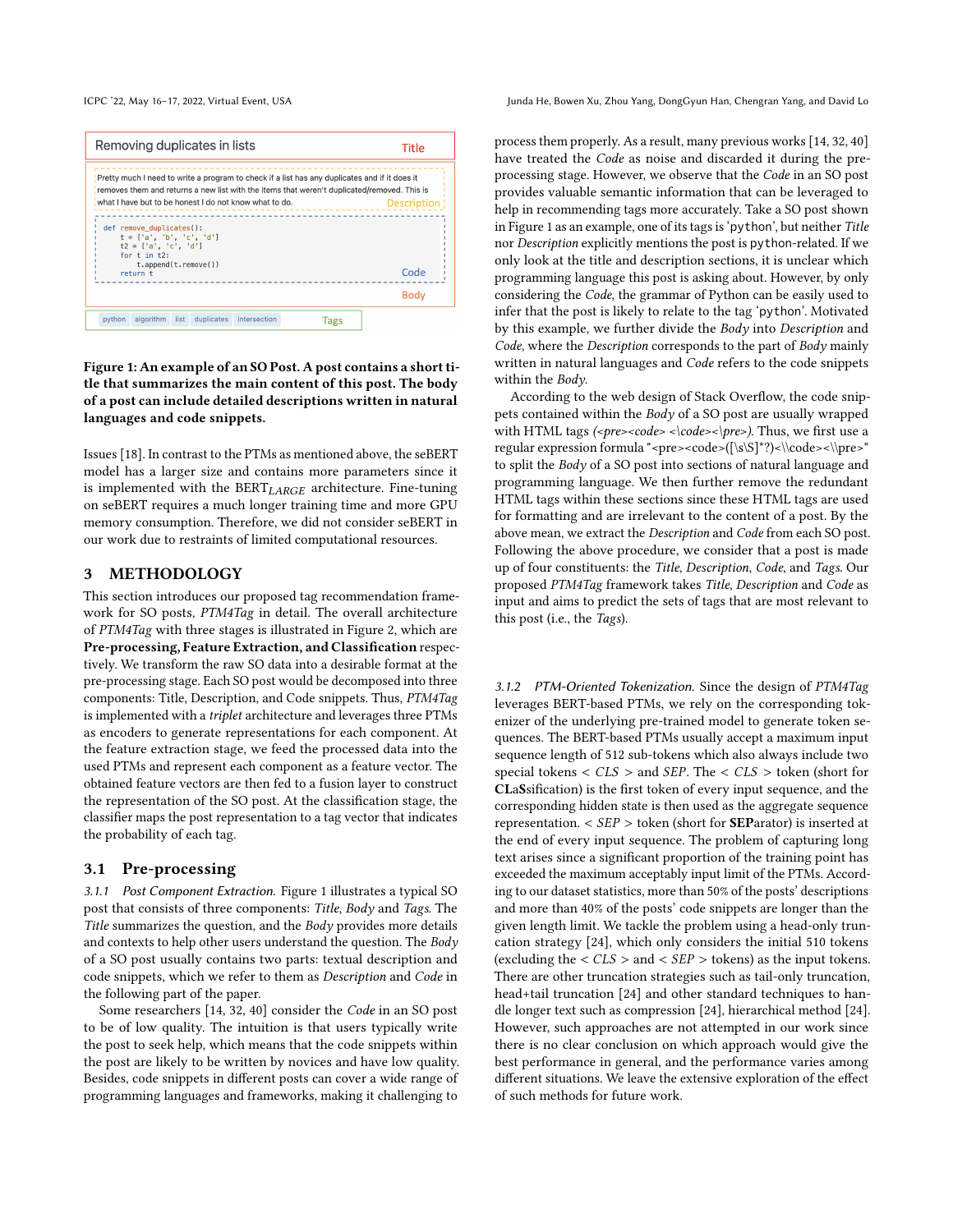<span id="page-4-1"></span>

Figure 2: The overview of the PTM4Tag framework. The title, description, and code are extracted from an SO post and fed into three different pre-trained models to obtain embeddings for each of them. A classification model takes the processed embeddings as input and produces probabilities for each tag.

### 3.2 PTM-based Feature Extraction

3.2.1 Language Modeling with PTMs. A language model learns the probability distribution of sequences of words. Recently, the BERTbased PTMs have been achieving outstanding results in a range of natural language understanding tasks [\[10,](#page-10-12) [20\]](#page-10-11). The BERT architecture [\[5,](#page-10-9) [27\]](#page-10-24), which is also inherited in other models, e.g., RoBERTa and CodeBERT is essentially the Encoder stack of transformer [\[27\]](#page-10-24). It is implemented with the self-attention mechanism [\[27\]](#page-10-24) which significantly enhances its ability in capturing long dependencies. The BERT $_{BASE}$  model contains 12 layers and 110M parameters in total with 512 hidden units and 8 attention heads. BERT-based models usually are pre-trained on a large-scale corpus in order to obtain a generalized representation. Taking the expensive computational cost at the pre-training stage into account, we leveraged the released PTMs by the community in the design of PTM4Tag to generate contextual word embeddings. The encoder part of PTM4Tag is replaceable, and we have empirically implemented five variants of PTM4Tag with different PTMs (refer to Section [4.3\)](#page-5-0) and investigate the impact of the PTM selection within PTM4Tag (refer to our first research question, i.e., RQ1 in Section [5\)](#page-6-0).

3.2.2 Pooling and Fusion. After the word embeddings are generated, we obtain the post representation by applying a pooling strategy. A pooling strategy executes the down-sampling on the input representation and it is widely used to generate sentence embeddings from a sequence of word embeddings (wherein a BERT-based model, each word embedding has 768 dimensions). We generate

post embeddings in the same way as generating sentence embeddings with BERT models. There are several common choices to derive fixed size sentence embeddings from a BERT-based model, include (1) using the first <CLS> token, (2) Average Pooling and (3) Maximum Pooling [\[21\]](#page-10-33).

Reimers and Gurevych [\[21\]](#page-10-33) have evaluated the effectiveness of different pooling strategies on the SNLI dataset [\[3\]](#page-10-34) and the Multi-Genre NLI dataset [\[34\]](#page-10-35) in the sentence classification task, and the reported Average Pooling gives the best performance in both datasets. Inspired by the findings, our proposed method leverages the Average Pooling strategy on the hidden output to generate component-wise feature vectors by default. Finally, we concatenate these three vectors sequentially to obtain the final representation of an SO post.

#### 3.3 Model Training and Inference

After performing average pooling, the output of the fusion layer is fed into a feed-forward neural network to perform the task of multilabel classification. Given a training dataset consisting of  $X$  and corresponding ground truth tags *y* for each  $x \in \mathcal{X}$ , we train a tag recommendation model  $f$  by minimizing the following objective:

$$
\mathcal{L} = -\frac{1}{N}\sum_{i=1}^{N}\sum_{j=1}^{L}y_j\times log(f(y_j|x_i)) + (1-y_j)\times log(1-f(y_j|x_i))
$$
(1)

where  $N = |X|$  is the total number of training examples and  $f(y_j|x_i)$  is the probability that tag  $y_j$  is related to SO post  $x_i$ . The objective captures the binary cross-entropy loss on all the training examples and can be optimized by gradient descent via backpropagation. Note that the gradient flow through the multi-label classifier as well as the PTMs used to process Title, Description, and Code. The parameters of both the tag predictor after the fusion layer and the PTMs are updated during the training process of PTM4Tag.

Given an input  $x_i$ , PTM4Tag produces a vector corresponding to all the tags. An element  $f(y_j|x_i)$  in the vector corresponds to the probability that tag  $y_j$  is relevant with SO post  $x_i$ . Stack Overflow sets a limit  $k$  for the number of tags a post can have, and we rank the tags in descending order according to their probabilities produced by  $PTM4Tag$ . The top  $k$  tags with the highest probabilities are recommended to a SO post.

#### <span id="page-4-0"></span>EXPERIMENTAL SETTINGS

This section describes the dataset investigated in our experiment, the commonly-used evaluation metrics of a tag recommendation technique, and the implementation details of all considered models.

## <span id="page-4-3"></span>4.1 Data Preparation

To ensure a fair comparison to the current state-of-the-art approach [\[37\]](#page-10-5), we select the same dataset as Xu et al. as the benchmark. The original data is retrieved from the snapshot of the Stack Overflow dump versioned on September 5, 2018. $6$  A tag is regarded as *rare* if its occurrence is less than a pre-defined threshold  $\theta$ . The intuition is that if a tag appears very infrequently in such a large corpus of posts (over 11 million posts in total), it is likely to be an incorrectly-created tag that developers do not broadly recognize.

<span id="page-4-2"></span><sup>6</sup><https://archive.org/details/stackexchange>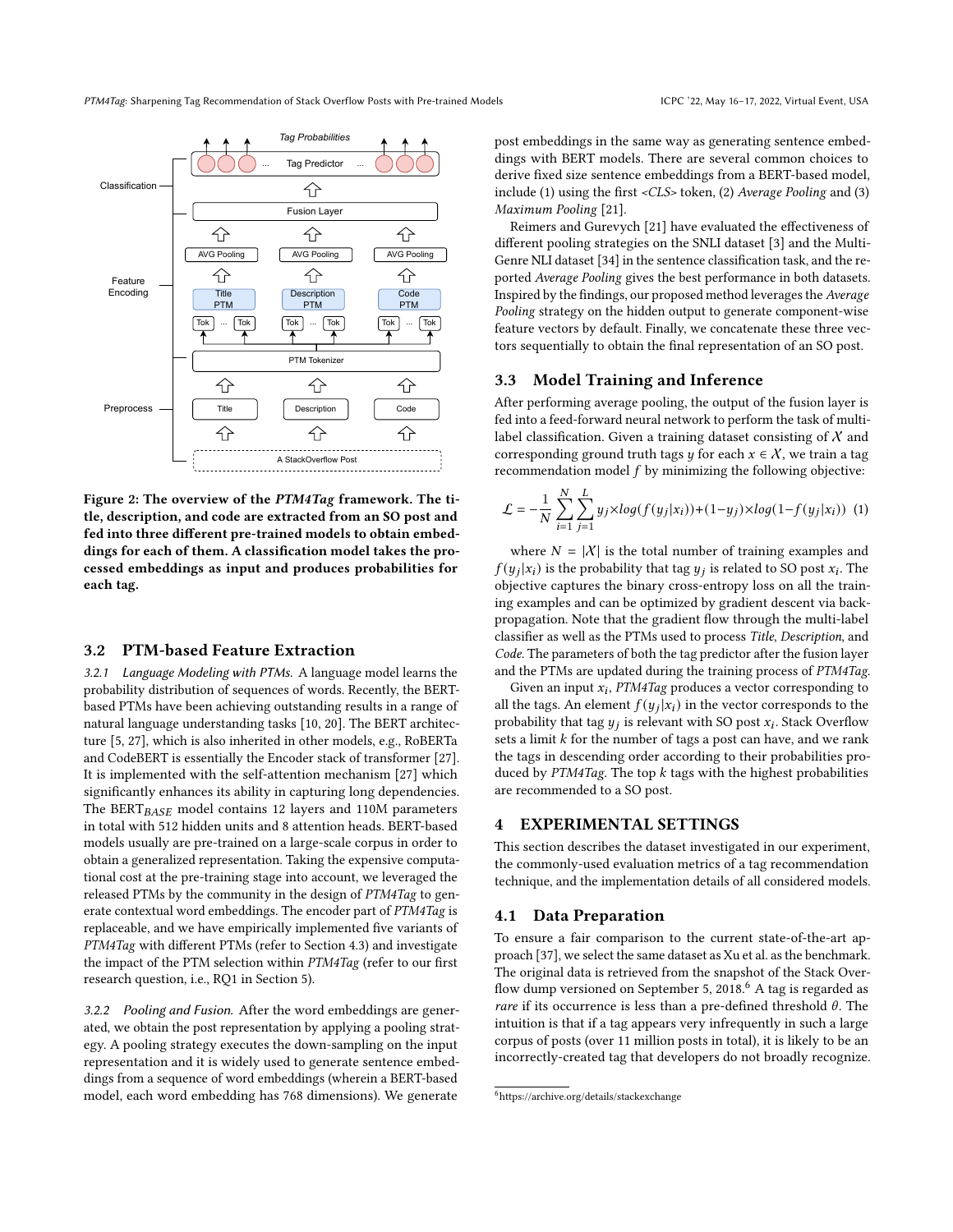Therefore, we remove such rare tags as they may reduce the quality of the training and test data. Following the same procedure as [\[14,](#page-10-31) [37\]](#page-10-5), we set the threshold  $\theta$  for deciding a rare tag as 50, and we remove all the rare tags of a post, and we remove the posts which contain rare tags only from the dataset. In the end, we have identified 29,357 rare tags and 23,687 common tags in total. As a result, we obtained a dataset consisting of 10,379,014 posts. We select 100,000 latest posts as the test data and used the rest of 10,279,014 posts as the training data.

#### 4.2 Evaluation Metrics

Previous studies of tag recommendation [\[14,](#page-10-31) [37,](#page-10-5) [40\]](#page-10-6) on SQA sites use Precision@k, Recall@k, F1-score@k for evaluating the performance of the approaches. To be consistent, we follow the same evaluation metrics in this work. Formally speaking, given a corpus of SO posts,  $X = \{x_1, ... x_n\}$ , we report Precision@ $k_i$ , Recall@ $k_i$ ,  $F1-score@k_i$  on each post  $x_i$  respectively where  $0 \le i \le n$  and calculate the average of  $Precision@k_i$ ,  $Recall@k_i$ ,  $F1-score@k_i$  as Precision@k, Recall@k, F1-score@k to be the final measure.

Precision@k measures the average ratio of predicted ground truth tags among the list of the top-k recommended tags. For the th post in the test dataset, we denote its ground truth tags of a particular post by  $GT_i$  and predicted top-k tags of the model by  $Tag_i^k$ . We calculate  $Precision@k_i$  as:

$$
Precision@k_i = \frac{|GT_i \cap Tag_i^k|}{k}
$$
 (2)

Then we average all the values of  $Precision@k_i$ :

$$
Precision@k = \frac{\sum_{i=1}^{|X|} Precision@k_i}{|X|}
$$
(3)

Recall@k reports the proportion of correctly predicted ground truth tags found in the list of ground truth tags. The original formula of Recall $@k_i$  has a notable drawback: the Recall score would be capped to be small when the value of  $k$  is smaller than the number of ground truth tags. In the past literature [\[14,](#page-10-31) [37,](#page-10-5) [40\]](#page-10-6), a modified version of  $Recall@k$  is commonly adopted as indicated in Equations [4](#page-5-1) and [5.](#page-5-2) We have adopted the modified  $Recall@k$  in our work, which is as same as the one used to evaluate the current state-of-the-art approach in [\[37\]](#page-10-5).

<span id="page-5-1"></span>
$$
Recall@k_i = \begin{cases} \frac{|GT_i \cap Tag_i^k|}{k} & \text{if } |GT_i| > k\\ \frac{|GT_i \cap Tag_i^k|}{|GT_i|} & \text{if } |GT_i| \le k \end{cases}
$$
(4)

<span id="page-5-2"></span>
$$
Recall@k = \frac{\sum_{i=1}^{|X|}Recall@k_i}{|X|}
$$
(5)

F1-score@k is the harmonic mean of Precision@k and Recall@k and it is usually considered as a summary metric. It is formally defined as:

J

ICPC '22, May 16-17, 2022, Virtual Event, USA Junda He, Bowen Xu, Zhou Yang, DongGyun Han, Chengran Yang, and David Lo

$$
F1-score@k_i = 2 \times \frac{Precision@k_i \times Recall@k_i}{Precision@k_i + Recall@k_i}
$$
 (6)

$$
F1-score@k = \frac{\sum_{i=1}^{|S|} F1-score@k_i}{|X|} \tag{7}
$$

A large volume of literature on tag recommendation of SQA sites evaluates the result with k equals to 5, and 10 [\[14\]](#page-10-31). However, the number of the tags for Stack Overflow post is not allowed to be greater than 5; thus, we set the maximum value of k to 5, and we evaluate k on a set of values such that  $k \in \{1, 2, 3, 4, 5\}.$ 

#### <span id="page-5-0"></span>4.3 Implementation

To answer the three research questions mentioned in Section [1,](#page-0-1) we trained eight variants of PTM4Tag. Details about each variant model is summarized in Table [1.](#page-5-3)

For RQ1, we trained five variants of PTM4Tag by using different PTMs as the encoders (i.e., CodeBERT<sub>ALL</sub>, ALBERT<sub>ALL</sub>, BERT<sub>ALL</sub>, RoBERTa $_{ALL}$ , BERTOverflow $_{ALL}$  in Table [1\)](#page-5-3) and empirically investigate their performance. More specifically, each variant follows the triplet architecture as illustrated in Figure [2.](#page-4-1)

For RQ2, we compared the performance of PTM4Tag (with the best performing PTM) with the state-of-the-art approach, namely Post2Vec. To reproduce the baseline introduced in Section [2.2,](#page-2-4) we re-use the replication package  $^7$  $^7$  released by the original authors.

After the experiments of RQ1, we found that  $CodeBERT_{ALL}$  had the best performance. Thus, in RQ3 we developed three ablated models, CodeBERT NoTitle, CodeBERT NoDesp, and CodeBERT NoCode, (as shown in Table [1\)](#page-5-3). Notice that since each ablated model only contains two components, they are implemented with a Twin architecture. To provide more details about the Twin architecture, it is implemented with two PTM encoders, whereas the original design of PTM4Tag involves three PTM encoders. The rest of the design is much similar, where we concatenate the component representation obtained from each encoder and trains a multi-label classifier.

Table 1: Variants of PTM4Tag

<span id="page-5-3"></span>

| Model Name                  | <b>BERT-Base Model</b> | <b>Considered Components</b> | Architecture |
|-----------------------------|------------------------|------------------------------|--------------|
| $BERT_{AIL}$                | <b>BERT</b>            | Title, Description, Code     | Triplet      |
| RoBERTa <sub>ALL</sub>      | RoBERTa                | Title, Description, Code     | Triplet      |
| ALBERT <sub>ALL</sub>       | ALBERT                 | Title, Description, Code     | Triplet      |
| CodeBERT <sub>ALL</sub>     | CodeBERT               | Title, Description, Code     | Triplet      |
| BERTOverflow ALL            | <b>BERTOverflow</b>    | Title, Description, Code     | Triplet      |
| $\text{CodeBERT}_{NoTitle}$ | CodeBERT               | Description, Code            | Twin         |
| $CodeBERT_{NoDesp}$         | CodeBERT               | Title, Code                  | Twin         |
| $CodeBERT_{NoCode}$         | CodeBERT               | Title, Description           | Twin         |
|                             |                        |                              |              |

All the variants of PTM4Tag are implemented with PyTorch V.1.10.0 $^8$  $^8$  and HuggingFace Transformer library V.4.12.3 $^9$  $^9$ . Considering the extensive amount of the data set, we only trained the models for one epoch at the fine-tuning stage. For each variant, we set the batch size as 64. We set the initial learning rate as 7E-05 and applied a linear scheduler to control the learning rate at run time.

<span id="page-5-4"></span><sup>7</sup><https://github.com/maxxbw54/Post2Vec>

<span id="page-5-5"></span><sup>8</sup><https://pytorch.org>

<span id="page-5-6"></span><sup>9</sup><https://huggingface.co>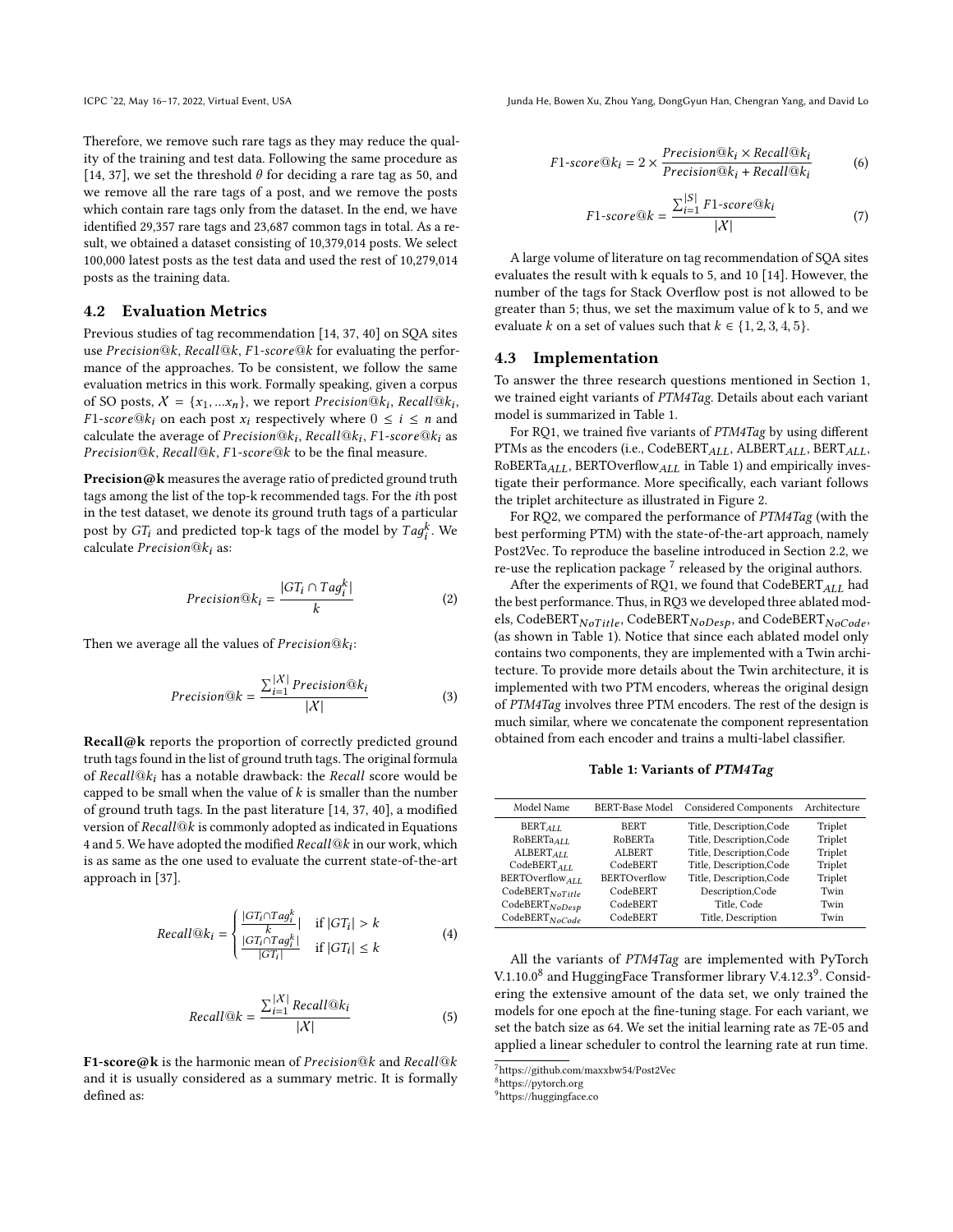#### <span id="page-6-0"></span>5 EXPERIMENTAL RESULTS

In this section, we conduct experiments to evaluate the performance of the five variants of our proposed framework and the baseline approach. We further conduct an ablation study on our bestperforming variant. We present the mean values of  $Precision@k$ ,  $Recall@k$ , and  $F1-Score@k$  for each model. Based on the results, we answer the research questions presented in Section [1.](#page-0-1)

# RQ1. Out of the five variants of PTM4Tag with different PTMs, which gives the best performance?

Motivation BERT-based pre-trained language models have witnessed great success across multiple SE-related tasks. To the best of our knowledge, our work is the first that leverages PTMs in recommending tags for SQA sites. Past studies have shown that different PTMs have different strengths and weaknesses. For example, Mosel et al. [\[28\]](#page-10-15) found BERTOverflow outperforms the general-purpose PTM, BERT, by a substantial margin in issue type prediction and the commit intent prediction. Mosel et al. further reported that the vocabulary of SE domain-specific PTMs (i.e., BERTOverflow) contain many programming-related vocabularies such as jvm, bugzilla and debug which are absent in the vocabulary of BERT [\[5\]](#page-10-9). However, Yang et al. reported that the generic PTMs BERT performs better than domain-specific models, i.e., BERTOverflow in API review classification task [\[38\]](#page-10-17). Domain-specific PTMs may understand the text from the target domain better, but general-purpose data is likely to be pre-trained on larger data. Thus, the efficacy of pretrained models on this task remain unclear. Since the underlying BERT-based PTM of PTM4Tag is replaceable, it evokes our interest in investigating the effectiveness of different PTMs under the PTM4Tag architecture and finding the most suitable PTM for SO posts tag recommendation.

Results and Analysis To answer the question, we report the performance of five variants of PTM4Tag , which are implemented with different PTMs, which are three general-purpose PTMs (BERT, RoBERTa, and ALBERT) and two SE-specific PTMs (CodeBERT and BERTOverflow). These variants are implemented with the Triplet architecture, which considers Title, Description, and Code as input. We refer to these variant models as  $BERT_{ALL}$ , RoBERTa<sub>ALL</sub>,  $\text{ALEERT}_{ALL}$ , CodeBERT $_{ALL}$ , and BERTOverflow $_{ALL}$ , respectively.

Table [2](#page-6-1) illustrates the obtained results of all variants. We observed that leveraging CodeBERT consistently outperformed other models in all evaluation metrics.  $BERT_{ALL}$  and  $RoBERTa_{ALL}$  showed worse performance than  $CodeBERT_{ALL}$  only by a small margin. In terms of  $F1$ -score@5, CodeBERT $_{ALL}$ , BERT $_{ALL}$ , and RoBERTa $_{ALL}$ achieved 0.513, 0.510 and 0.505, respectively. BERTOverflow<sub>ALL</sub> performed slightly better than  $\text{ALBERT}_{ALL}$ , and  $\text{ALBERT}$  is the worst-performing model. BERTOverflow ALL and ALBERT ALL only achieved 0.427 and 0.406 in  $F1-score@5$ , which are lower than CodeBERT, BERT and RoBERTa by a large margin.

The potential reason for why CodeBERT $_{ALL}$  achieved the best performance is that it is a bi-modal PTM for SE domain that has leveraged both natural language and programming language at the pre-training stage. Differently, the other models are trained with natural language data only. Since PTM4Tag uses both natural and

<span id="page-6-1"></span>

|  | Table 2: Comparison of all variants of PTM4Tag with a    |  |  |  |  |
|--|----------------------------------------------------------|--|--|--|--|
|  | triplet architecture and the baseline approach Post2Vec. |  |  |  |  |

| Model Name                         | Precision@k                   |       |       |       |       |  |
|------------------------------------|-------------------------------|-------|-------|-------|-------|--|
|                                    | P@1                           | P@2   | P@3   | P@4   | P@5   |  |
| $\overline{\text{CodeBERT}}_{ALL}$ | 0.848                         | 0.701 | 0.579 | 0.486 | 0.415 |  |
| <b>BERTALL</b>                     | 0.845                         | 0.696 | 0.575 | 0.482 | 0.413 |  |
| RoBERTaALL                         | 0.843                         | 0.694 | 0.571 | 0.478 | 0.409 |  |
| <b>BERTOverflow</b> ALL            | 0.725                         | 0.592 | 0.489 | 0.412 | 0.354 |  |
| $\overline{\text{ALBERT}}_{ALL}$   | 0.748                         | 0.586 | 0.469 | 0.386 | 0.327 |  |
| Post2Vec                           | 0.786                         | 0.628 | 0.507 | 0.421 | 0.359 |  |
| Model Name                         | $\overline{\text{Recall}}$ @k |       |       |       |       |  |
|                                    | R@1                           | R@2   | R@3   | R@4   | R@5   |  |
| $\overline{\text{CodeBERT}_{ALL}}$ | 0.848                         | 0.756 | 0.724 | 0.733 | 0.757 |  |
| <b>BERTALL</b>                     | 0.845                         | 0.750 | 0.719 | 0.728 | 0.752 |  |
| $\overline{\text{RoBERTa}}_{ALL}$  | 0.843                         | 0.747 | 0.714 | 0.722 | 0.746 |  |
| <b>BERTOverflow</b> ALL            | 0.725                         | 0.635 | 0.607 | 0.619 | 0.644 |  |
| ALBERTALL                          | 0.748                         | 0.630 | 0.588 | 0.588 | 0.605 |  |
| Post2Vec                           | 0.786                         | 0.678 | 0.636 | 0.639 | 0.659 |  |
| Model Name                         | F1-score@k                    |       |       |       |       |  |
|                                    | F@1                           | F@2   | F@3   | F@4   | F@5   |  |
| $\overline{\text{CodeBERT}_{ALL}}$ | 0.848                         | 0.719 | 0.625 | 0.561 | 0.513 |  |
| <b>BERTALL</b>                     | 0.845                         | 0.714 | 0.621 | 0.557 | 0.510 |  |
| RoBERTaALL                         | 0.843                         | 0.711 | 0.617 | 0.553 | 0.505 |  |
| BERTOverflow <sub>ALL</sub>        | 0.725                         | 0.606 | 0.527 | 0.475 | 0.427 |  |
| <b>ALBERTALL</b>                   | 0.748                         | 0.600 | 0.506 | 0.447 | 0.406 |  |
| Post2Vec                           | 0.786                         | 0.646 | 0.549 | 0.488 | 0.445 |  |

programming languages as input for tag recommendations, the nature of the input of the task well matches with CodeBERT.

ALBERT  $_{AII}$  and BERTOverflow  $_{AII}$  are largely outperformed by the rest of the variants. A potential reason could be that ALBERT includes fewer parameters since the design of ALBERT aspires to address the GPU memory limitation. BERTOverflow follows the same architecture as BERT, but  $BERT_{ALL}$  performs better than BERTOverflow  $ALL$  by a large margin. By intuition, BERTOverflow is formulated with a much more appropriate vocabulary for the SE domain, which would also produce promising results, but the experimental results may have indicated that BERTOverflow still required more training. It is potentially caused by the quality and the size of the datasets used at the pre-training stage. BERTOverflow is pre-trained with 152 million sentences from SO. BERT is trained on the entire English Wikipedia and the Book Corpus dataset, written by professionals and constantly reviewed. However, sentences from SO could be written by arbitrary authors and the existence of inline code within a post would introduce extra noise. Additionally, the training corpus of BERT contains 3.3 billion words in total, and the average sentence length of BookCorpus is 11 words. By estimation, the training corpus of BERT is likely to be twice more than BERTOverflow.

Although the CodeBERT and BERTOverflow both are SE domainspecific PTMs, fundamentally, are different from each other. In architecture-wise, CodeBERT is initialized with RoBERTa's parameters and adds a second phase of pre-training on the CodeSearchNet dataset [\[9\]](#page-10-26), whereas BERTOverflow is trained from scratch. Moreover, both BERT and RoBERTa are models designed for natural language only. Although we include code snippets as input, BERT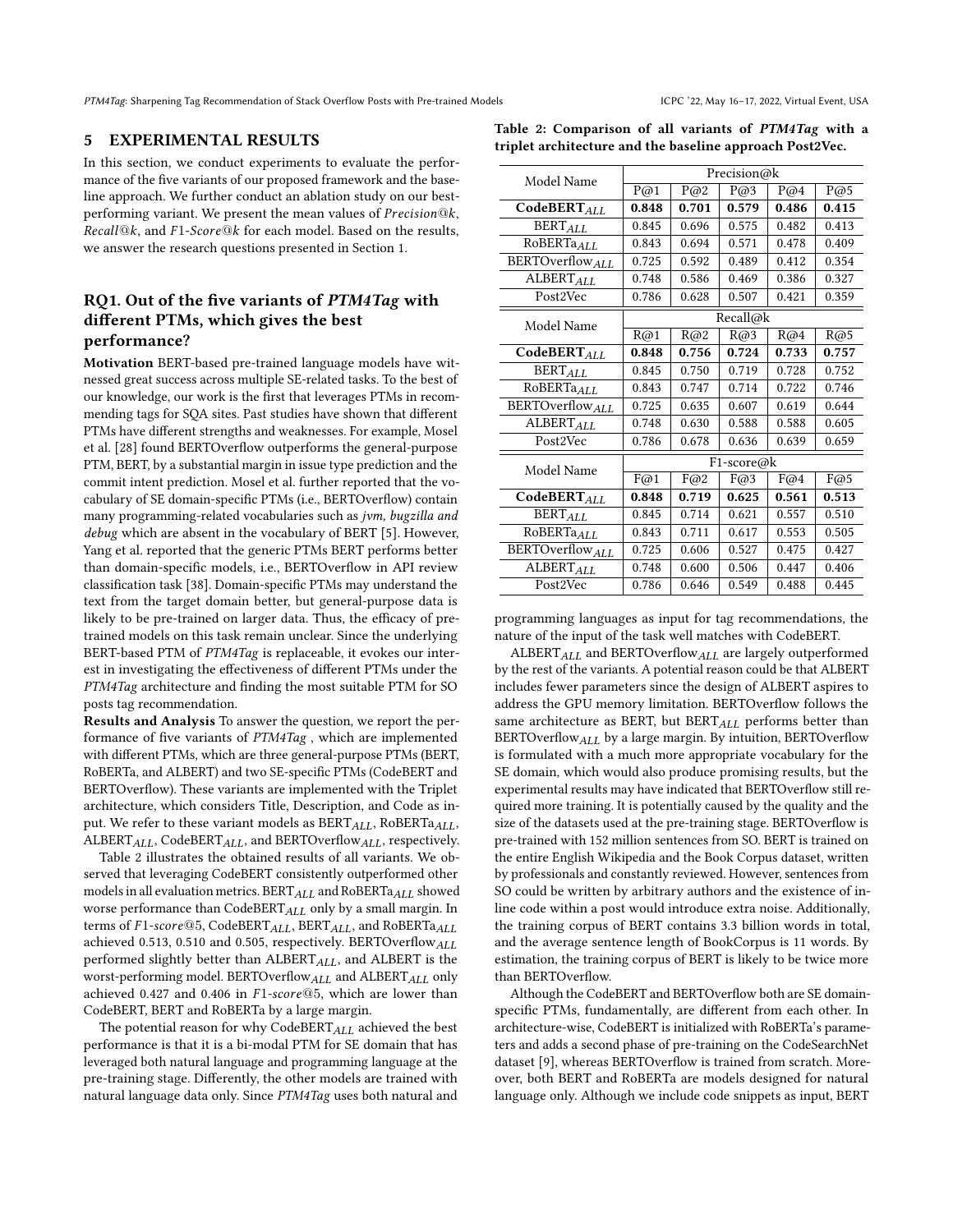ICPC '22, May 16-17, 2022, Virtual Event, USA Junda He, Bowen Xu, Zhou Yang, DongGyun Han, Chengran Yang, and David Lo

and RoBERTa still achieve outstanding results (slightly worse than CodeBERT). It possibly indicates that pre-trained models trained with a large scale of natural language data also be helpful for programming language modeling.

Answers to RQ1: Among the five considered PTMs of PTM4Tag , the one implemented with CodeBERT produces the best performance.

# RQ2. How is the performance of PTM4Tag compared to the state-of-the-art approach in Stack Overflow tag recommendation?

Motivation The current state-of-the-art approach for recommending tags of SO posts is implemented based on Convolutional Neural Network and trained from scratch [\[37\]](#page-10-5). However, Transformerbased PTMs are strengthened with the self-attention mechanism and transferred pre-train knowledge. In this research question, we investigate whether the variants of PTM4Tag can achieve better performance than the current state-of-the-art approach.

Results and Analysis As presented in Table [2,](#page-6-1) the best performing variant of PTM4Tag, i.e., CodeBERT<sub>ALL</sub>, substantially outperformed Post2Vec in terms of  $F1\text{-}score@k$  (k from 1 to 5) by 7.9%, 11.3%, 13.8%, 15.0% and 15.3%, respectively. Furthermore,  $\text{BERT}_{ALL}$  and RoBERTa $_{ALL}$  also surpassed Post2Vec. BERT $_{ALL}$  improved the F1-@1-5 of Post2Vec by 7.5%, 10.5%, 13.1%, 14.1% and 14.6%; and RoBERTa $_{ALL}$  improved by 7.3%, 10.1%, 12.4%, 13.3% and 13.5%; However, we also observe that not all PTMs are able to achieve outstanding performance under PTM4Tag. Post2Vec outperformed BERTOverflow  $ALL$  by 8.4%, 6.6%, 8.5%, 2.7%, 4.7% and outperformed ALBERT<sub>ALL</sub> by 5.1%, 7.7%, 8.5%, 9.2%, 9.6% in  $F1\text{-}score@1-5$ .

Different from Post2Vec, PTM4Tag involves a vast amount of knowledge accumulated from the dataset used for pre-training. PTM4Tag leverages PTMs to extract feature vectors and optimize the post representation during the fine-tuning stage, whereas Post2Vec learns post representations from scratch. Thus, PTMs provide a more decent initial setting. Furthermore, CodeBERT provides indomain knowledge of SE. Our results indicate that the knowledge learned in the pre-training stage is valuable to the success of the tag recommendation task.

Another potential reason for the superior performance of PTM4Tag is that transformer-based models are more powerful than CNN in capturing long-range dependencies [\[27\]](#page-10-24). The architecture of BERTbased PTMs is inherited from a Transformer. One of the critical concepts of Transformers is the self-attention mechanism, which enables its ability to capture long dependencies among all input sequences. Our results demonstrate the effectiveness and generalizability of transfer learning and reveal that the PTMs can achieve outstanding performance in the tag recommendation task for SO posts.

Answers to RQ2: CodeBERT $_{ALL}$ , BERT $_{ALL}$  and RoBERTa $_{ALL}$  outperform the state-of-the-art approach by a substantial margin. However, BERTOverflow ALL and  $ALBERT_{ALL}$  demonstrated worse performance than the state-of-the-art approach.

| Model Name                             | Precision@k |       |       |       |       |  |
|----------------------------------------|-------------|-------|-------|-------|-------|--|
|                                        | P@1         | P@2   | P@3   | P@4   | P@5   |  |
| $\overline{\text{CodeBERT}_{ALL}}$     | 0.848       | 0.701 | 0.579 | 0.486 | 0.415 |  |
| CodeBERTNoCode                         | 0.823       | 0.682 | 0.562 | 0.472 | 0.408 |  |
| CodeBERTNoDesp                         | 0.822       | 0.671 | 0.549 | 0.458 | 0.390 |  |
| CodeBERTNoTitle                        | 0.808       | 0.664 | 0.547 | 0.460 | 0.394 |  |
| Model Name                             | Recall@k    |       |       |       |       |  |
|                                        | R@1         | R@2   | R@3   | R@4   | R@5   |  |
| $\overline{\text{CodeBERT}_{ALL}}$     | 0.848       | 0.756 | 0.724 | 0.733 | 0.757 |  |
| CodeBERTNoCode                         | 0.823       | 0.733 | 0.702 | 0.712 | 0.737 |  |
| CodeBERTNoDesp                         | 0.822       | 0.723 | 0.686 | 0.693 | 0.714 |  |
| CodeBERTNoTitle                        | 0.808       | 0.715 | 0.683 | 0.693 | 0.718 |  |
| Model Name                             | F1-score@k  |       |       |       |       |  |
|                                        | F@1         | F@2   | F@3   | F@4   | F@5   |  |
| $\overline{\text{CodeBERT}}_{ALL}$     | 0.848       | 0.719 | 0.625 | 0.561 | 0.513 |  |
| CodeBERTNoCode                         | 0.823       | 0.699 | 0.607 | 0.545 | 0.500 |  |
| CodeBERTNoDesp                         | 0.822       | 0.688 | 0.593 | 0.530 | 0.483 |  |
| $\overline{\text{CodeBERT}}_{NoTitle}$ | 0.808       | 0.680 | 0.591 | 0.531 | 0.487 |  |

#### <span id="page-7-0"></span>Table 3: Experiment Results of RQ3, the ablation study conducted for each post component.

# RQ3. Which component of post benefits PTM4Tag the most?

Motivation PTM4Tag is designed with a triplet architecture where each component of a post, i.e., Title, Description, and Code, are modeled by utilizing separate PTMs. Title, Description, and Code snippets complement each other and describe the post from its own perspective. Title summarizes the question with a few words; Description further expands the content from the Title; Code snippets often is a real example of the problem. Thus it motivates us to investigate which component produces the most critical contribution in the PTM4Tag framework.

Results and Analysis To answer this research question, we conduct an ablation study to investigate the importance of each component, i.e., Title, Description, and Code, respectively. Note that PTM4Tag is implemented with a triplet architecture by default. To answer this research question, we modified it to a twin architecture to fit two considered components at a time. We train three ablated models with our identified best-performing PTM, i.e., CodeBERT.

The results for RQ3 are presented in Table [3.](#page-7-0) From the table, we identified that  $CodeBERT_{ALL}$  remained the best performing model on all the evaluation metrics. To provide a more intuitive understanding of the result, we further illustrate the performance gap of  $F1-score@1-5$  between the ablated models and CodeBERT  $_{ALL}$  by visualizing in Figure [3,](#page-8-1) where the value on the y axis is calculated using the score of  $CodeBERT_{ALL}$  minus the score of the ablated model. CodeBERT $_{NoCode}$  yielded the most promising performance among the ablated models, which implies that the code snippets are beneficial, but they are the least significant among all three components.

An interesting finding is that  $\text{CodeBERT}_{NoDesc}$  performed better in  $F1-score@1-3$  and CodeBERT  $Nofitle$  performed better in  $F1-score@4-5$ , which suggests that Title is more important for boosting the performance of  $F1-score@1-3$  and Description is more critical for improving  $F1-score@4-5$ . A possible explanation could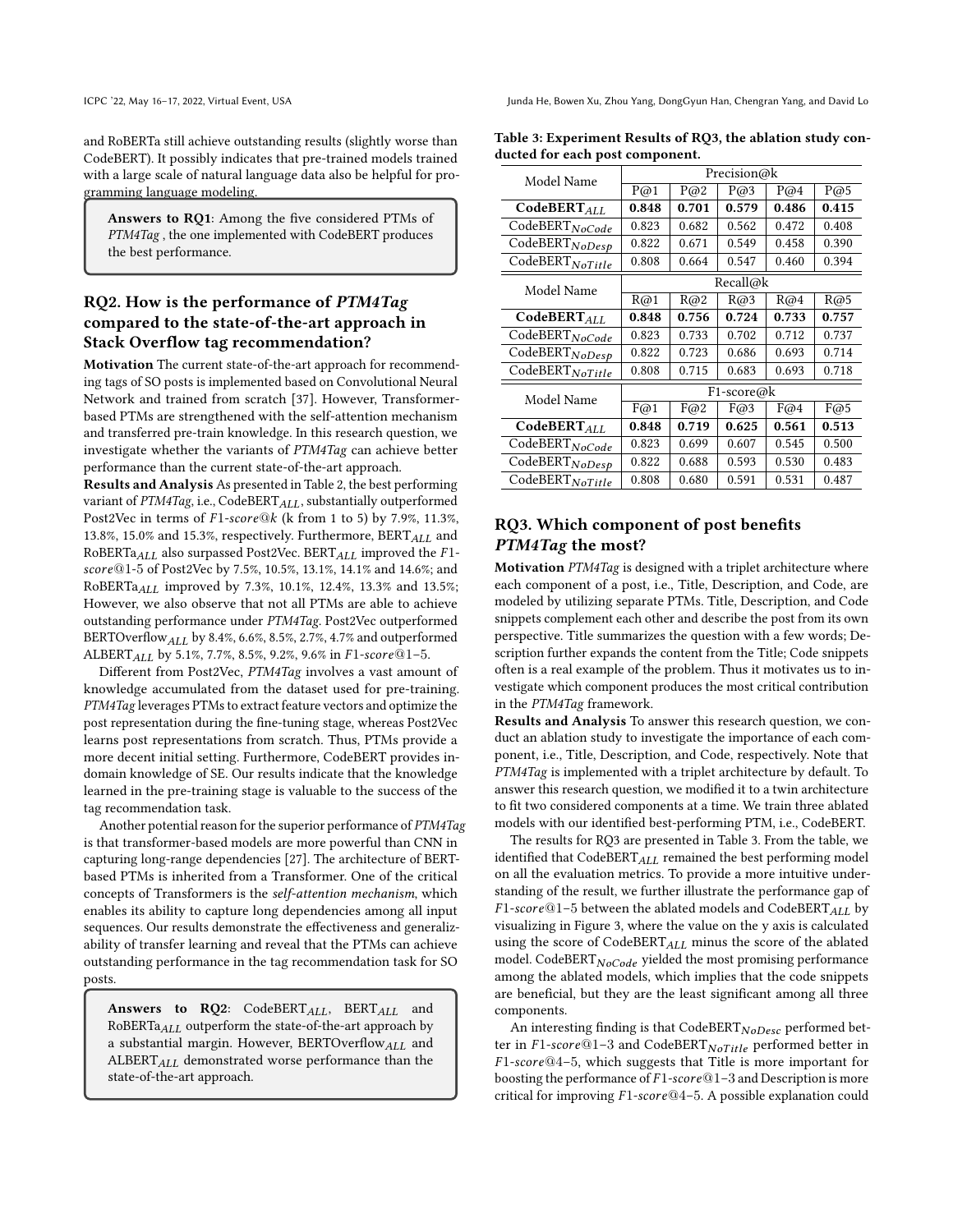PTM4Tag: Sharpening Tag Recommendation of Stack Overflow Posts with Pre-trained Models ICPC '22, May 16-17, 2022, Virtual Event, USA

<span id="page-8-1"></span>

Figure 3: A line chart demonstrate performance difference in F1-score@k between each ablated models and CodeBERT<sub>ALL</sub>, where  $k \in \{1, 2, 3, 4, 5\}$ . The value on the y axis is calculated using the corresponding score of the candidate ablated model minus the corresponding score of CodeBERT<sub>ALL</sub>.

be that Title always succinctly describes a post's central message, which could directly help the system predict the top few tags. Description is usually much longer and elaborates the Title with more explanations; thus, it is more beneficial to recommend the last few tags. Moreover, as CodeBERT $_{ALL}$  is the best performing model, which suggests that Code is beneficial in the tag recommendation task of SO.

Answers to RQ3: Under PTM4Tag, Title and Description are more important than Code for tag recommendation. Title plays the most important role in predicting the top 3 most relevant tags, and the contribution of Description increases when the number of predicted tags increases from 4. Still, considering all the components can achieve the best performance.

### <span id="page-8-0"></span>6 DISCUSSION

#### 6.1 Error Analysis

We conduct qualitative analysis to illustrate the capability of our proposed framework PTM4Tag. Take a Stack Overflow post<sup>[10](#page-8-2)</sup> titled Pass Input Function to Multiple Class Decorators in the test dataset as an example. The ground truth tags of the post are decorator, memoization, python, python-2.7, and python-decorators. The tags predicted by Post2Vec are class, timer, python-decorators, decorator, and python while PTM4Tag gives the exact prediction as to the ground truth tags. Although the word memoization has occurred several times in the post, Post2Vec still failed to capture its existence and the connection between memoization and decorator. Moreover, we found that the CodeSearchNet database [\[9\]](#page-10-26) which is used to pre-train CodeBERT includes source code files that relate to both *memoization* and *decorator*  $11$ , This potentially could indicate that the pre-trained knowledge learned by CodeBERT is beneficial for our task.

#### 6.2 Threats to Validity

Threats to internal validity. To ensure we implement the baseline (i.e., Post2Vec) correctly, we reused the official replication pack-age released by the Xu et al.<sup>[12](#page-8-4)</sup> To instantiate variants of  $PTM4Tag$ with different pre-trained models, we utilized a widely-used deep learning library *Hugging Face*.<sup>[13](#page-8-5)</sup> Similar to prior studies [\[31,](#page-10-36) [33,](#page-10-37) [37\]](#page-10-5), our work assumes that the tags are labeled correctly by users in Stack Overflow. However, some tags are potentially mislabelled. Still, we believe that Stack Overflow's effective crowdsourcing process helps to reduce the number of such cases, and we further minimize this threat by discarding rare tags and posts (as described in Section [4.1\)](#page-4-3).

Threats to external validity. We analyzed Stack Overflow, the largest SQA site, with a massive amount of questions. These questions cover diverse discussions on various software topics. As software technologies evolve fast, our results may not generalize to those newly emerging topics. Instead, our framework can adapt to new posts by fine-tuning models on more and new questions.

Threats to construct validity. Threats to construct validity are related to the suitability of our evaluation metrics. Precision@ $k$ ,  $Recall@k$ , and  $F1-score@k$  are widely used to evaluate many tag recommendation approaches in software engineering [\[31,](#page-10-36) [33,](#page-10-37) [36,](#page-10-38) [37\]](#page-10-5). Thus, we believe the threat is minimal.

#### 6.3 Lessons Learned

Lesson #1. Pre-trained language models are effective in tagging SO posts. The tag recommendation task for SQA sites has been extensively studied in the last decade [\[14,](#page-10-31) [32,](#page-10-3) [37,](#page-10-5) [40\]](#page-10-6). Researchers have tackled the problem via a range of techniques, e.g., collaborative filtering [\[14\]](#page-10-31) and deep learning [\[37\]](#page-10-5). Furthermore, these techniques usually involve separate training of each component. Our experiment results have demonstrated that simply fine-tuning the pre-trained Transformer-based model can achieve state-of-the-art performance, even if there are thousands of tags. CodeBERT, BERT, and RoBERTa are capable of providing promising results for tag recommendation. Even though BERT and RoBERTa did not leverage programming language at the pre-training stage.

Although PTMs are already widely adopted in SE tasks, most tasks are formulated as either binary classification problems or multi-class classification problems. In binary or multi-class classification problems the label classes are mutually exclusive, whereas for multi-label classification problems each data point may belongs to several labels simultaneously. We encourage practitioners to leverage pre-trained models in the multi-label classification settings where the size of the label set could go beyond thousands. Moreover, our experiments also validate the generalizability of pre-trained models. We recommend practitioners apply pre-trained models in more SE tasks and consider fine-tuning pre-trained models as one of their baselines.

Lesson #2. CodeBERT is recommended as one of the first attempts for SQA-related tasks which involve both natural language and programming language. CodeBERT is trained on

<span id="page-8-2"></span> $\overline{{}^{10}\text{https://stackoverflow.com/questions/51910978}}$  $\overline{{}^{10}\text{https://stackoverflow.com/questions/51910978}}$  $\overline{{}^{10}\text{https://stackoverflow.com/questions/51910978}}$ 

<span id="page-8-3"></span><sup>11</sup>[https://github.com/nerdvegas/rez/blob/1d3b846d53b5b5404edfe8ddb9083f9ceec8c5e7/](https://github.com/nerdvegas/rez/blob/1d3b846d53b5b5404edfe8ddb9083f9ceec8c5e7/src/rez/utils/memcached.py#L248-L375) [src/rez/utils/memcached.py#L248-L375](https://github.com/nerdvegas/rez/blob/1d3b846d53b5b5404edfe8ddb9083f9ceec8c5e7/src/rez/utils/memcached.py#L248-L375)

<span id="page-8-4"></span> $\overline{^{12}}$ <https://github.com/maxxbw54/Post2Vec>

<span id="page-8-5"></span><sup>13</sup><https://huggingface.co/>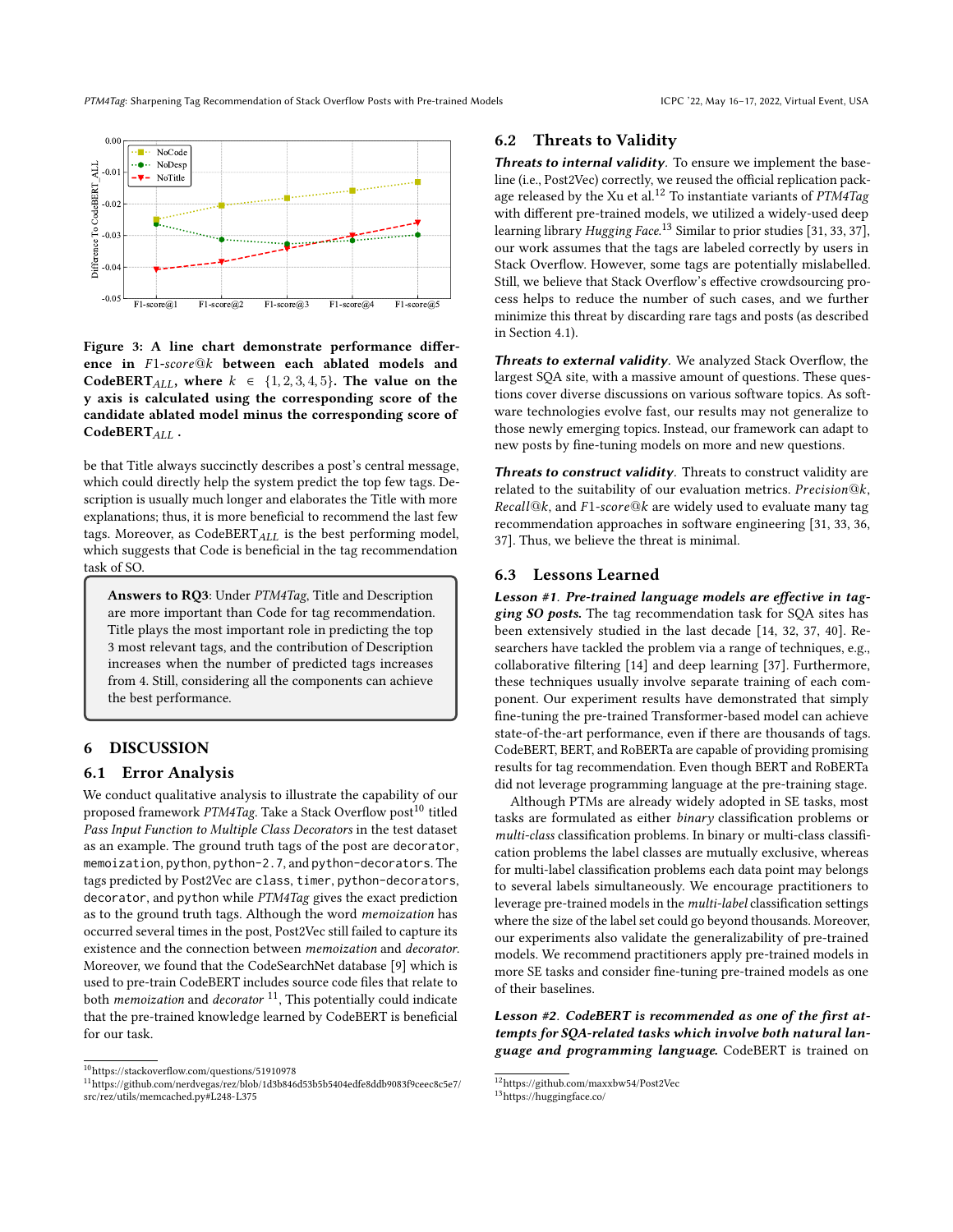ICPC '22, May 16-17, 2022, Virtual Event, USA Junda He, Bowen Xu, Zhou Yang, DongGyun Han, Chengran Yang, and David Lo

both bimodal and unimodal data. Our results showed that Code-BERT consistently outperforms other pre-trained models as well as the recent state-of-the-art deep learning model in tag recommendation task of Stack Overflow. We found that SE domain-specific model, i.e., CodeBERT is powerful, and researchers are recommended to use CodeBERT as one of their first attempts when their tasks are based on SQA data and involve both NL and PL.

Lesson #3. All components of a post from Stack Overflow are valuable pieces of semantics. Most previous literature has removed the code snippets from the pre-training process because they are considered noisy, poorly structured, and written in many different programming languages [\[14,](#page-10-31) [32,](#page-10-3) [40,](#page-10-6) [41\]](#page-10-39). However, our results show that code snippets are also beneficial to capture the semantics of SO posts and further boost the performance of the tag recommendation task. We encourage researchers to consider both the natural and programming languages parts of a post when analyzing SQA sites.

## <span id="page-9-0"></span>7 RELATED WORK

#### 7.1 Pre-trained Models in SE

Recent works [\[2,](#page-10-18) [8,](#page-10-19) [13\]](#page-10-20) have shown that the in-domain knowledge acquired by PTMs is valuable in improving the performance on domain-specific tasks, such as ClinicalBERT [\[8\]](#page-10-19) for clinical text, SciBERT [\[2\]](#page-10-18) for scientific text, and BioBERT [\[13\]](#page-10-20) for biomedical text. Evoked by the success of PTMs in other domains, researchers start the work in the SE domain-specific PTMs [\[4,](#page-10-40) [6,](#page-10-13) [11,](#page-10-41) [26,](#page-10-14) [28\]](#page-10-15). Developers are free to create and pick arbitrary identifiers, making texts in the SE field frequently involve technical jargon and tokens from the programming languages [\[23\]](#page-10-42). This makes models pre-trained on general texts (e.g., BERT [\[5\]](#page-10-9)) unsuitable to represent texts in the software engineering domain. Tabassum et al. [\[26\]](#page-10-14) provided BERTOverflow for completing tasks related to Stack Overflow. BERTOverflow [\[26\]](#page-10-14) inherits the architecture from BERT [\[5\]](#page-10-9) and is trained on more than 152 million programming-related questions extracted from Stack Overflow. Mosel et al. [\[28\]](#page-10-15) aims to provide a better SE domain-specific pre-trained model than BERTOverflow [\[26\]](#page-10-14) and propose seBERT [\[28\]](#page-10-15). Since seBERT is developed upon the  $BERT_{LARGE}$  architecture, we did not investigate the effectiveness of seBERT under the PTM4Tag framework due to restraints on computational resources and GPU memory consumption.

The aforementioned PTMs focus on modeling the natural language texts in the SE domain. In addition, there is a proliferation of studies on model programming languages with PTMs. Svyatkovskiy et al. trained GPT-C [\[25\]](#page-10-43), a multi-layer generative transformer model, and leveraged GPT-C to build a code completion tool. GPT-C is pre-trained on 1.2 billion lines of source code written by multiple programming languages, including Python, JavaScript, C-sharp, etc. Feng et al. proposed CodeBERT [\[6\]](#page-10-13), a bi-model pre-trained model for both natural and programming languages (NL and PL). CodeBERT is trained on bi-modal data of NL-PL pairs and a vast amount of uni-modal data. CodeBERT has two pre-training tasks: Masked Language Modeling (MLM) and Replacement Token Detection (RTD). The experimental results show that CodeBERT achieves the state-of-the-art performance on natural language code search and code document generation, and in a zero-shot setting, Code-BERT persistently outperforms RoBERTa [\[16\]](#page-10-10).

## 7.2 Tag Recommendation for SQA Sites

Researchers have already extensively studied the tag recommendation task in the SE domain and proposed a number of approaches. Wang et al. introduced EnTagRec [\[29\]](#page-10-1) that utilizes Bayesian inference and an enhanced frequentist inference technique. Results show that it outperformed TagCombine by a significant margin. Wang et al. then further extends EnTagRec [\[29\]](#page-10-1) to EnTagRec++ [\[30\]](#page-10-2), the latter of which additionally considers user information and an initial set of tags provided by a user. Zhou et al. proposed Tag-MulRec [\[41\]](#page-10-39), a collaborative filtering method that suggests new tags of a post based on the results of semantically similar posts. Li et al. proposed TagDC [\[14\]](#page-10-31), which is implemented with two parts: TagDC-DL that leverages a content-based approach to learn a multi-label classifier with a CNN Capsule network, and TagDC-CF that utilizes collaborative filtering to focus on the tags of similar historical posts. Post2Vec [\[37\]](#page-10-5) distributively represents SO posts and is shown useful in tackling numerous Stack Overflow-related downstream tasks. We select Post2Vec [\[37\]](#page-10-5) as the baseline in our experiments as it achieves the state-of-the-art performance in the tag recommendation task for SO posts.

#### <span id="page-9-1"></span>8 CONCLUSION AND FUTURE WORK

In this work, we modeled the tag recommendation task of SO as a multi-label classification problem and introduced PTM4Tag, a pretrained model-based framework for tag recommendation. We implemented five variants of PTM4Tag with different PTMs as the underlying Encoder. Our experiment results showed that the best variant of PTM4Tag is CodeBERT-based, and it outperforms the state-of-theart approach by a large margin in terms of  $F1-score@5$ . Leveraging BERT and RoBERTa could also achieve desirable performance that only slightly loses CodeBERT and beat the state-of-the-art approach by a large margin. However, PTM4Tag models implemented with BERTOverflow and ALBERT did not give promising results. Even though the BERT-based PTMs are shown to be powerful and effective, PTMs behave differently, and the selection of PTMs needs to be carefully decided. Besides, we conducted an ablation study to investigate the contribution of each component under PTM4Tag. The result shows that Title is the most vital part for recommending the most relevant tags, and considering all components simultaneously and separately can produce the best performance. In the future, we plan to consider more diverse information of a post into account, such as the attached pictures, author information, etc. Also, we are interested in applying PTM4Tag on more SQA sites such as AskUbuntu<sup>[14](#page-9-2)</sup>, etc., to further evaluate its effectiveness and generalizability. We release our replication package<sup>[15](#page-9-3)</sup> to facilitate future research.

## ACKNOWLEDGMENTS

This research / project is supported by the National Research Foundation, Singapore, under its Industry Alignment Fund – Pre-positioning (IAF-PP) Funding Initiative. Any opinions, findings and conclusions or recommendations expressed in this material are those of the authors and do not reflect the views of National Research Foundation, Singapore.

<span id="page-9-2"></span> $\overline{^{14}}$ <https://askubuntu.com/>

<span id="page-9-3"></span><sup>15</sup><https://github.com/soarsmu/PTM4Tag>